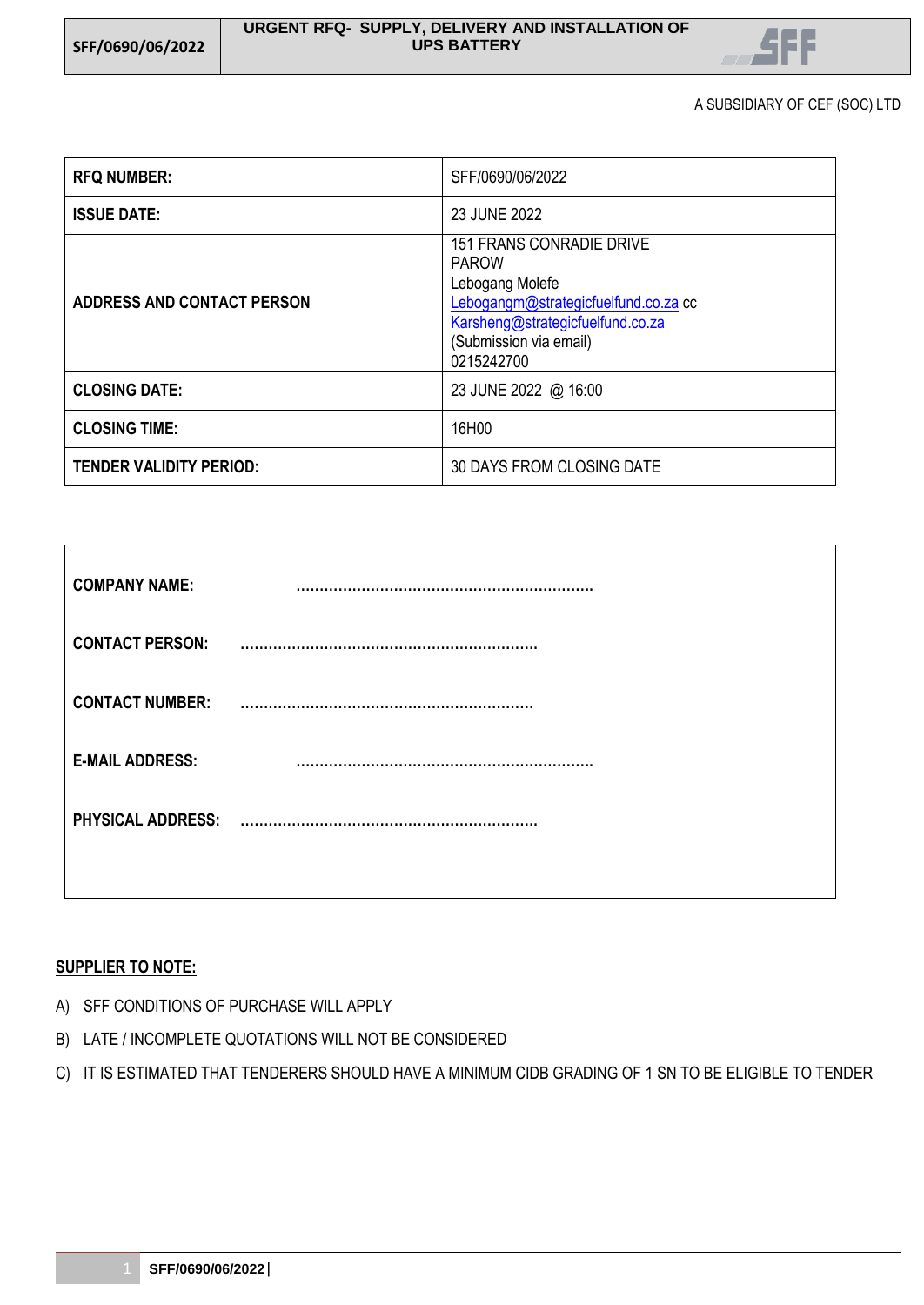

## **1. SFF BACKGROUND**

SFF is a wholly owned subsidiary of CEF established by the Government and came into operation in 1977. The entity is mandated by the Minister of Energy to manage and control the Strategic stocks, Strategic assets and commercialization of the assets in order to fund the government mandate.

In 2012 SFF merged with Oil Pollution Control South Africa (OPCSA), which was previously a service provider to SFF. SFF manages three terminals: Saldanha, Milnerton and Ogies. Saldanha is fully utilized for both strategic crude storage and commercial activity with its revenue used to fund the mandate of SFF.

## **2. SCOPE OF WORK**

SFF requires urgent replacement of UPS batteries at Parow Server room

Supply, Delivery and installations of X44 20kVA UPS Batteries

**NB:** Supplier must clearly indicate the delivery lead time, shorter delivery lead time will add as an advantage The Batteries must be sealed during delivery and supplier must make sure they are installed and in working accordingly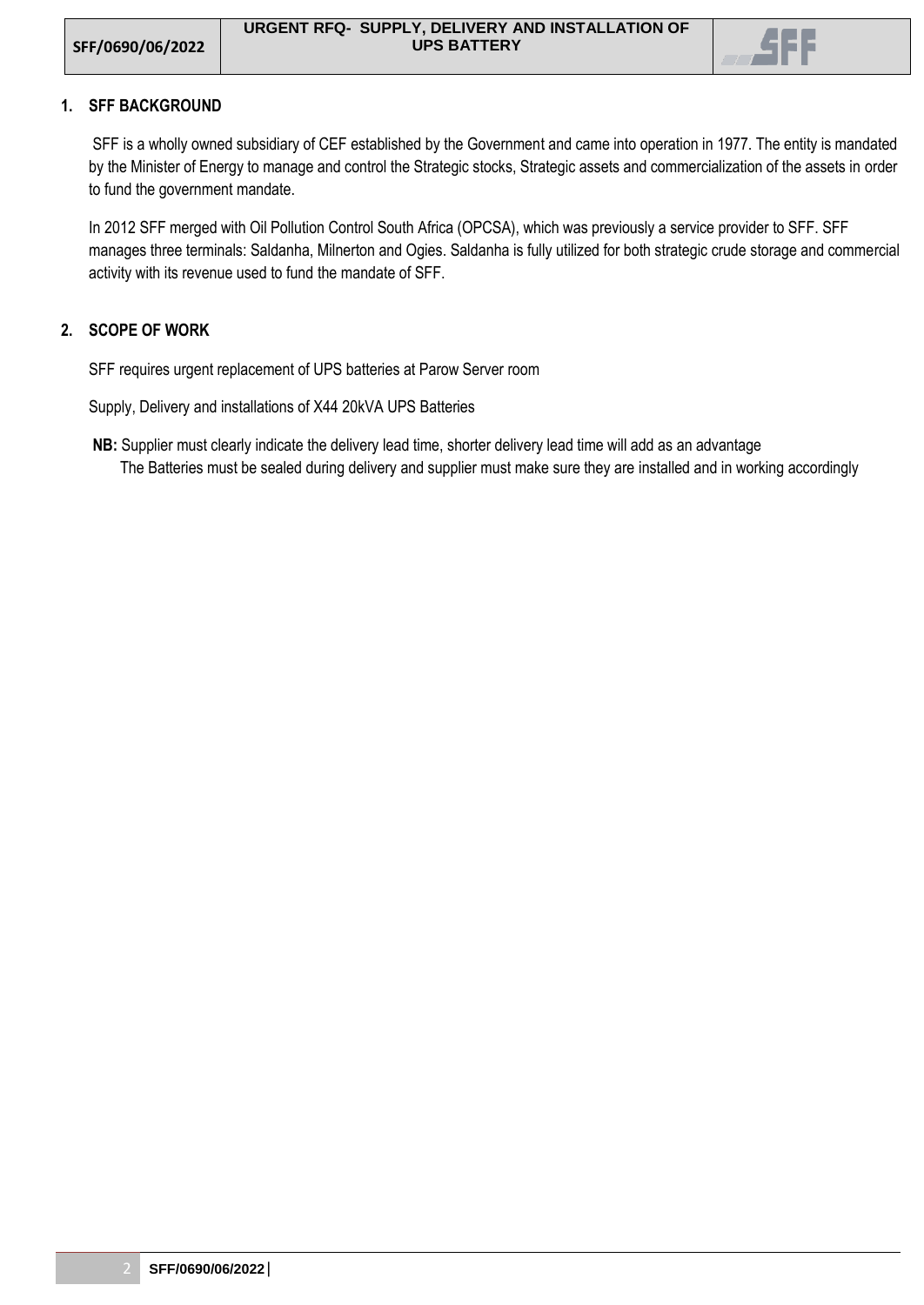

### **3. FORM OF OFFER**

## **Notes to Pricing:**

- a) **Prices must be quoted in South African Rand, inclusive of VAT**
- b) **Prices quoted must be held valid for a period of 60 days from closing date of this RFQ**
- c) **Please note that should you have offered a discounted price(s) SFF Association will only consider such price discount(s) in the final evaluation stage if offered on an unconditional basis.**

# **THE OFFERED TOTAL OF THE PRICES INCLUSIVE OF VALUE ADDED TAX IS:**

. . . . . . . . . . . . . . . . . . . . . . . . . . . . . . . . . . . . . . . . . . . . . . . . . . . . . . . . . . . . . . . . . . . . . Rand (in words and cents); R . . . . . . . . .

. . . . . . . . . . . . . . . . . . . . . . . (in figures) including VAT, contingency, accommodation and travel

.This offer may be accepted by the employer by signing the acceptance part of this form of offer and acceptance and returning one copy of this document to the bidder before the end of the period of validity stated in the RFQ.

|                    | Date $\ldots$ |
|--------------------|---------------|
| Print Name         |               |
|                    |               |
| (for the tenderer) |               |
|                    |               |
|                    |               |
|                    |               |
| Date $\ldots$      |               |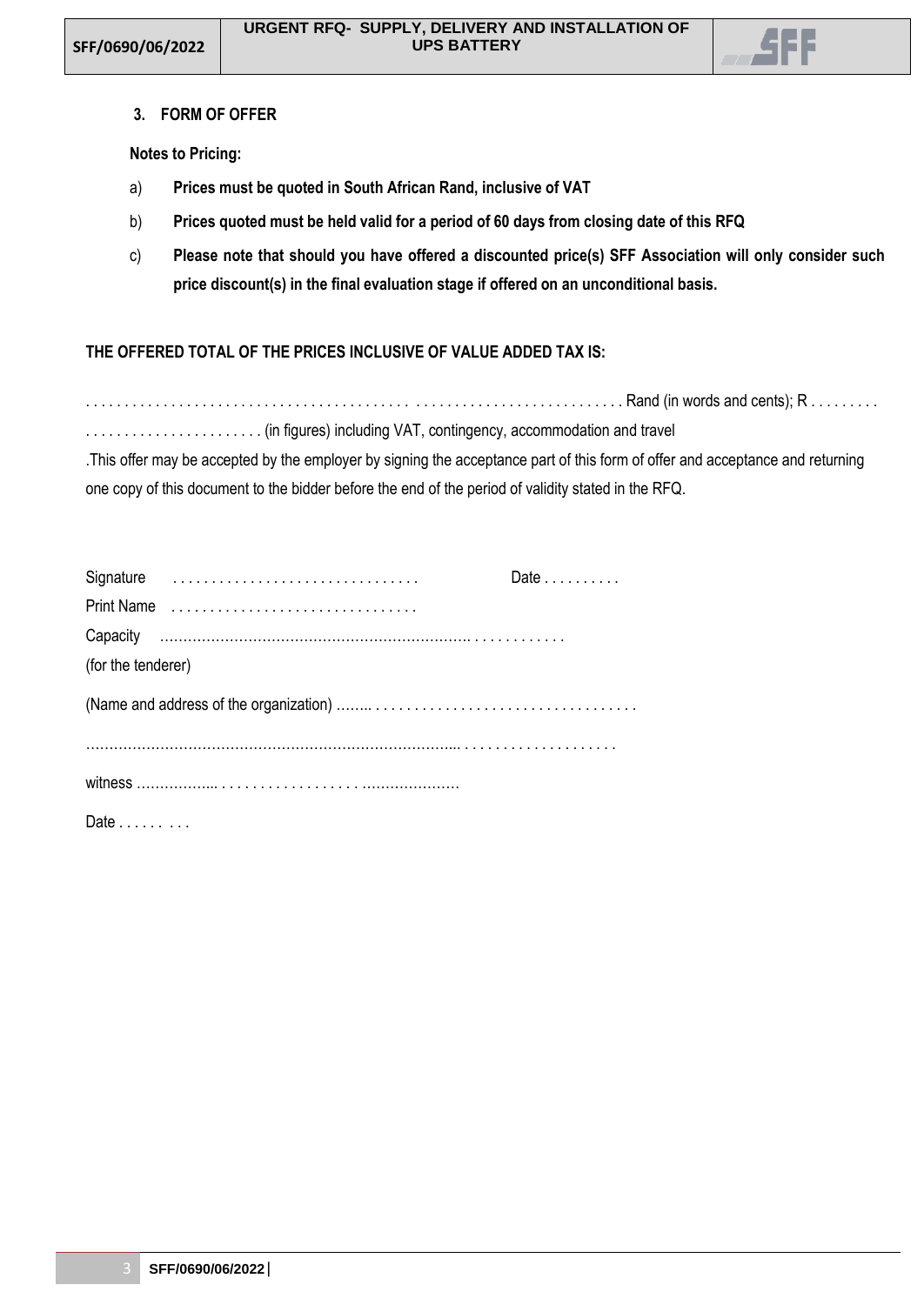

**DELIVERY PERIOD:** Suppliers are requested to offer their earliest delivery period possible as delivery may be a deciding factor in adjudication of the quotation**.** 

Delivery will be effected within …………. Working days from date of order. (To be completed by Service provider)

**DELIVERY POINT:** The service / goods must be delivered at the following address: **SFF PAROW OFFICE**

**VALIDITY PERIOD:** SFF desires a validity period up to **60 days** against this Quotation. It should be noted that suppliers may offer an earlier validity period, but that their quotation may in that event, be disregarded for this reason.

This Quotation is valid until ……………… (To be completed by Supplier)

YOUR REFERENCE: ………………………………………..

#### **PAYMENT:**

Payment will be made upon completion of the works within 30 days from date of receipt of a correct tax invoice.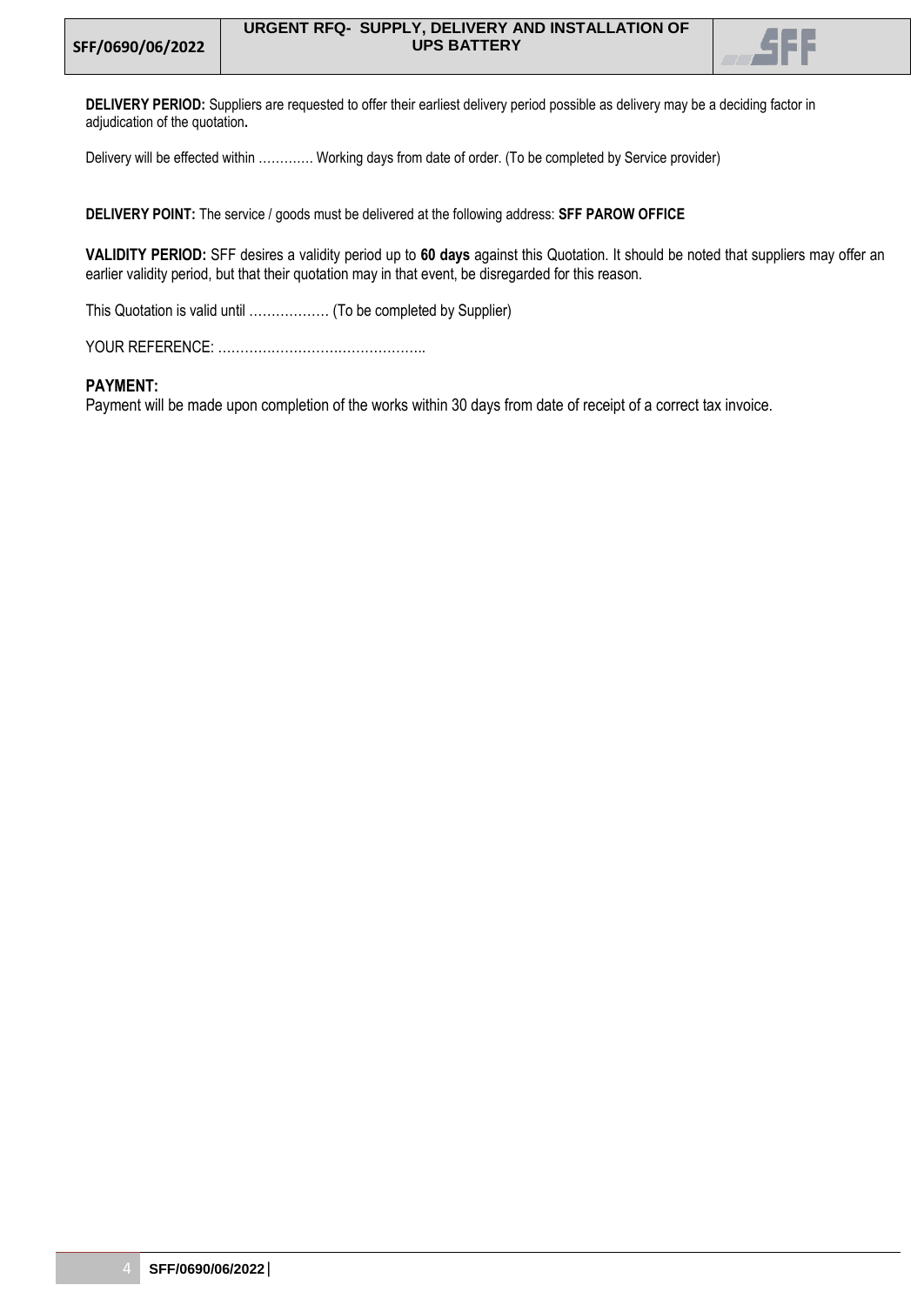

# **3. EVALUATION CRITERIA**

The evaluation of Quotations to determine whether the Bidder is capable of delivering the Goods/Services and will be evaluated according to the following Evaluation Criteria:

| <b>Evaluation Criteria</b> | Weighting |
|----------------------------|-----------|
| Price                      | 80        |
| <b>BEE</b>                 | 20        |

## **STAGE 1: Mandatory Requirements**

## **(a) Test for Administrative Responsiveness**

The test for administrative responsiveness will include the following:

| Administrative responsiveness check                                                       |
|-------------------------------------------------------------------------------------------|
| Whether the RFQ has been received on time                                                 |
| Whether all Returnable Documents were completed and returned by the closing date and time |
| • Verify the validity of all Returnable Documents                                         |

The test for Administrative Responsiveness [Stage One] must be passed for a Quotation to progress to further prequalification.

## **(b) Test for Substantive Responsiveness to RFP**

The test for substantive responsiveness to this RFQ will include the following:

| <b>Check for substantive responsiveness</b>                                            |  |
|----------------------------------------------------------------------------------------|--|
| • Whether any general pre-qualification criteria set by SFF Association, have been met |  |
| Whether the RFQ contains a priced offer                                                |  |
| Whether the RFQ materially complies with the scope of work given                       |  |

The test for substantive responsiveness [Stage One] must be passed for a Proposal to progress to Stage 3 for further evaluation

**SFF Association reserve the right not to evaluate your submission and to omit your submission from further participation in this RFQ process should it not comply with the Critical Criteria as contained in this Request for Quotation.**

**SFF Association reserves the right to lower the threshold for Technical Evaluation Criterion by 10% [Ten percent] if no Tenderers pass the predetermined minimum threshold in respect of Technical.**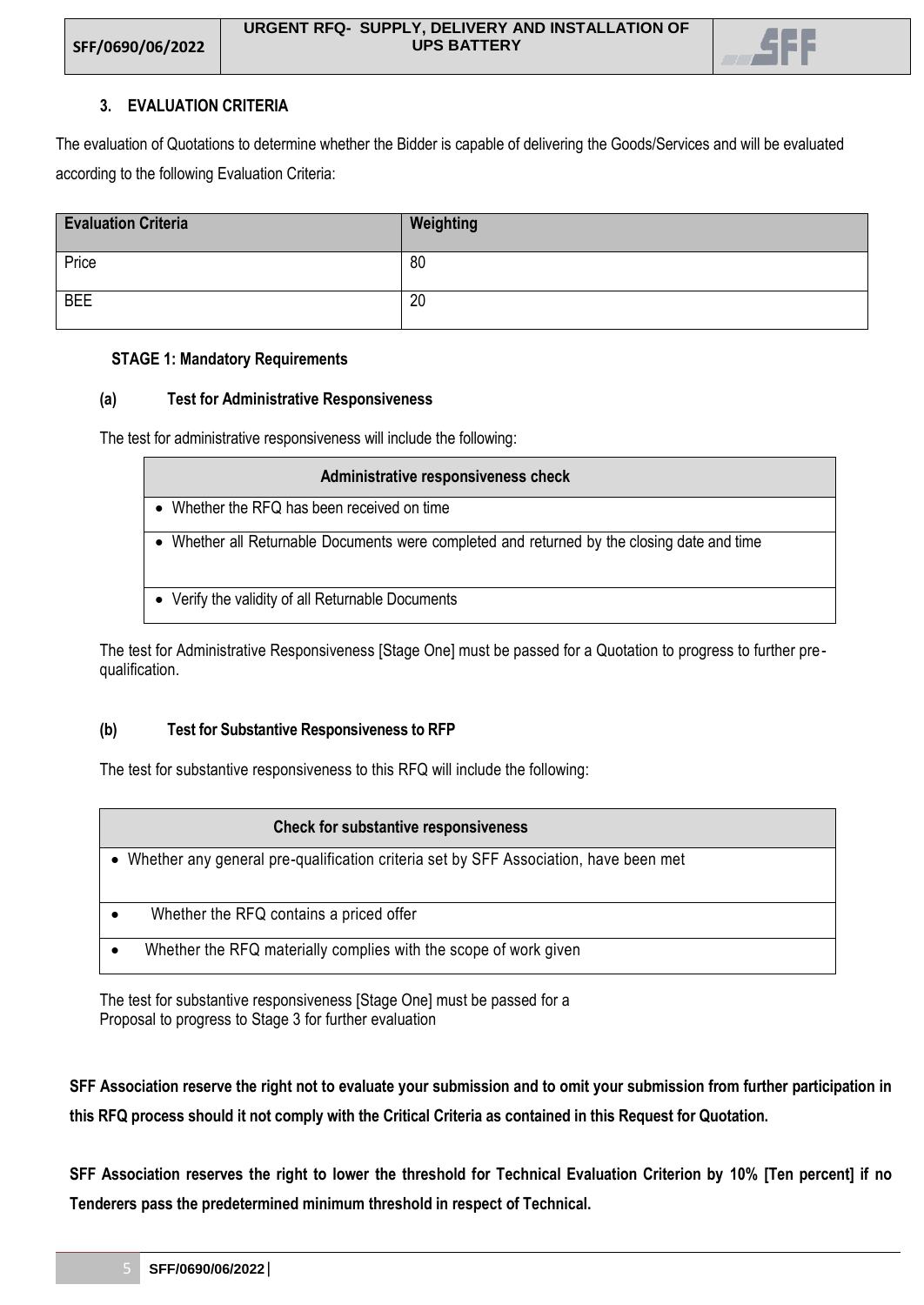

## **STAGE 3: Evaluation and Final Weighted Scoring**

## **(a) Price Criteria** [Weighted score 80]

|    | <b>Evaluation Criteria</b> |
|----|----------------------------|
| lo | Commercial Offer           |

Price Evaluation: The evaluation for price will be done based on the following formula:

### Where

PS = Points scored for price of tender under consideration Pt = Rand value of offer tender consideration Pmin = Rand value of lowest acceptable tender

## **(b) Broad-Based Black Economic Empowerment criteria [Weighted** score 20 points]

Preference points will be awarded to a Tenderer for attaining the B-BBEE status level of contribution in accordance

with the table indicated in Annexure A: Preference Points Claim Form

**BEE Evaluation**: The BBBEE component of evaluation is weighted at 20% of the evaluation criteria. Bidders will be awarded the following points based on the level of their BBBEE as per their BBBEE Certificate issued by an agency approved by SANAS or IRBA registered Auditors:

| <b>BBBEE Status Level of Contributor</b> | <b>Number of Points</b> |
|------------------------------------------|-------------------------|
|                                          | or                      |
|                                          | 1 C                     |
|                                          |                         |
|                                          |                         |
|                                          |                         |
|                                          |                         |
|                                          |                         |
|                                          |                         |
| Non-complaint contributor                |                         |

**(c) Cost /Price**

The service provider will be requested to provide a quotation for the work to be taken. The total fees VAT inclusive must be quoted in South African Rands (ZAR). The quoted fee will remain fixed for one year.

## **STAGE FOUR: Post Tender Negotiations (if applicable)**

SFF Association reserves the right to conduct post tender negotiations with a shortlist of Tenderer(s). The shortlist could comprise of one or more Tenderers. Should SFF Association conduct post tender negotiations, Tenderers will be requested to provide their best and final offers to SFF Association based on such negotiations. A final evaluation will be conducted in terms of 90/10 evaluation thereafter the contract will be negotiated and awarded to the successful Tenderer(s).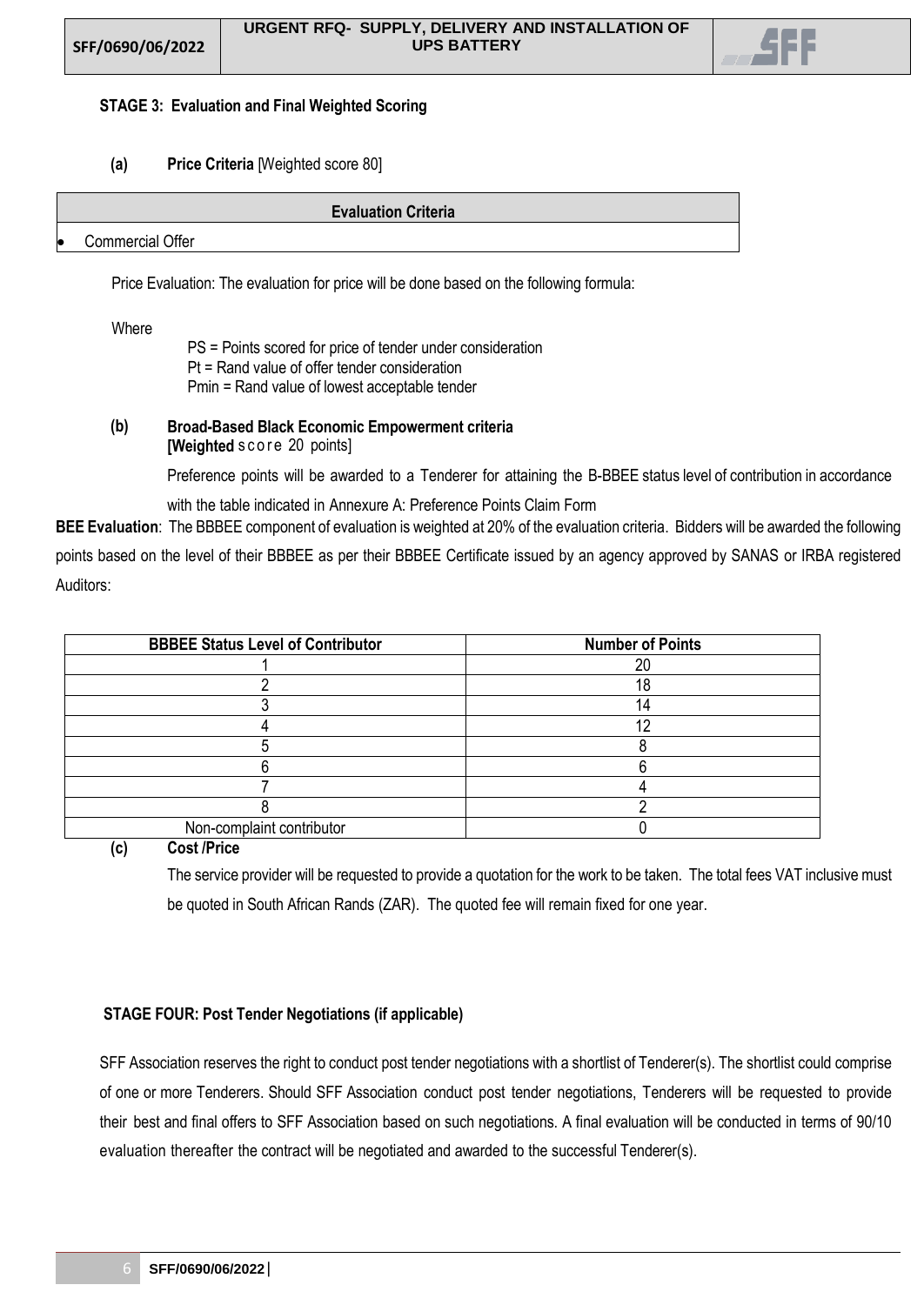

## **4. RETURNABLE DOCUMENTS**

**Returnable Documents** means all the documents, Parts and Annexures, as listed in the tables below.

#### **(a) Mandatory Returnable Documents**

Failure to provide all mandatory Returnable Documents at the closing date and time of this tender will\_result in a *Tenderer's disqualification. Tenderers are therefore urged to ensure that all these Documents are returned with their Proposal*

Please confirm submission of the mandatory Returnable Documents detailed below by so Indicating [Yes or No] in the table below:

| <b>MANDATORY RETURNABLE DOCUMENTS</b>        | <b>SUBMITTED</b><br>[Yes/No] |
|----------------------------------------------|------------------------------|
| Form of offer                                |                              |
| Original and valid Tax Clearance Certificate |                              |

#### **(b) Essential Returnable Documents**

In addition to the requirements of Part (a) above, Tenderers are further required to submit with their Proposals the following **essential Returnable Documents** as detailed below.

*Failure to provide all essential Returnable Documents may result in a Tenderer's to re- submit the documents and if not will be disqualified. Tenderers are therefore urged to ensure that all these documents are returned with their Proposals.*

Please confirm submission of these essential Returnable Documents by so indicating

[Yes or No] in the table below:

| <b>ESSENTIAL RETURNABLE DOCUMENTS &amp; SCHEDULES</b>                     | <b>SUBMITTED</b><br>[Yes or No] |
|---------------------------------------------------------------------------|---------------------------------|
| <b>RFP Declaration Form</b>                                               |                                 |
| <b>B-BBEE Certificate</b>                                                 |                                 |
| <b>CK Document</b>                                                        |                                 |
| Letter of Good Standing                                                   |                                 |
| Proof of Bank Account (either a cancelled cheque or letter from the bank) |                                 |
| Copies of Directors' ID documents                                         |                                 |
| Company Letter Head                                                       |                                 |
| <b>CSD Registration</b>                                                   |                                 |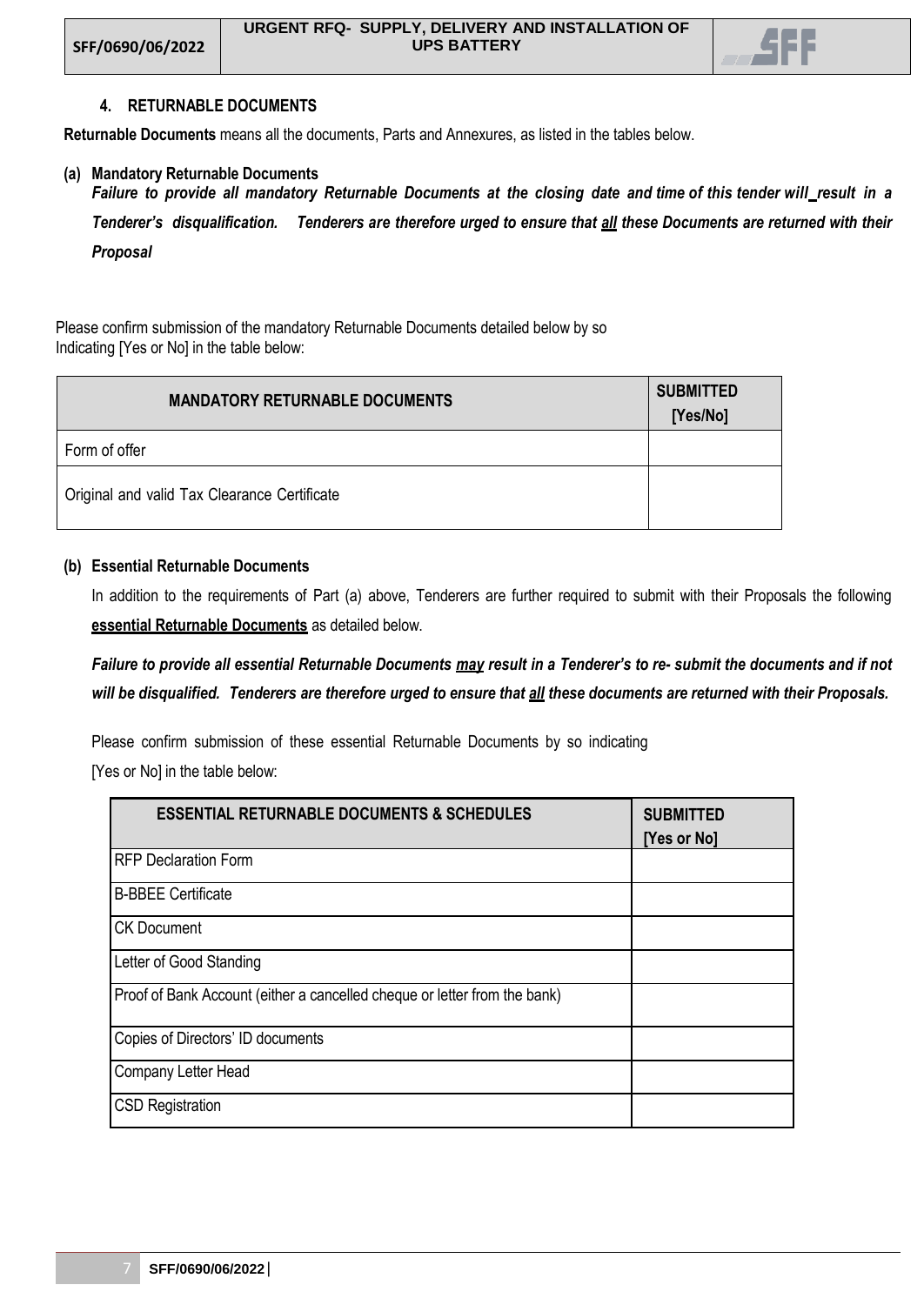

## **CONTINUED VALIDITY OF RETURNABLE DOCUMENTS**

The successful Tenderer will be required to ensure the validity of all returnable documents, including but not limited to its Tax Clearance Certificate and valid B-BBEE Verification Certificate, for the duration of any contract emanating from this RFP. Should the Tenderer be awarded the contract [**the Agreement]** and fail to present SFF Association with such renewals as and when they become due, SFF Association shall be entitled, in addition to any other rights and remedies that it may have in terms of the eventual Agreement, to terminate such Agreement forthwith without any liability and without prejudice to any claims which SFF Association may have for damages against the Tenderer.

By signing these RFQ documents, the Tenderer is deemed to acknowledge that he/she has made himself/herself thoroughly familiar with all the conditions governing this RFQ, including those contained in any printed form stated to form part hereof, and SFF Association will recognize no claim for relief based on an allegation that the Tenderer overlooked any such condition or failed properly to take it into account for the purpose of calculating tendered prices or otherwise.

In addition, by signing these RFQ documents, the Tenderer is deemed to have acknowledged that SFF Association is required to Process its Personal Information (as such capitalised terms are defined in the Protection of Personal Information Act, No. 4 of 2013), in order to evaluate its tender and that such Processing shall be done in accordance with SFF Association's Privacy Policy, which is available on the SFF website and on request – the Tenderer is expected to familiarise itself with this Privacy Policy. The SFF association reserves the right and the Tenderer is hereby informed that external service providers may be appointed by the SFF association to assist SFF in evaluating tender responses and suitability for appointment.

| <b>SIGNED</b><br>at<br>20                                                                                                     | On this $\qquad \qquad$ | day | οf |
|-------------------------------------------------------------------------------------------------------------------------------|-------------------------|-----|----|
| SIGNATURE OF WITNESSES                                                                                                        | ADDRESS OF WITNESSES    |     |    |
| <u> 1989 - Johann Barbara, martin a</u>                                                                                       |                         |     |    |
| Name<br><u> 1986 - Jan Barbarat, politik eta provincia eta provincia eta provincia eta provincia eta provincia eta provin</u> |                         |     |    |
| $\overline{2}$<br><u> 1980 - Johann Barbara, martin a</u>                                                                     |                         |     |    |
| Name<br><u> 1989 - Johann Stoff, Amerikaansk konst</u>                                                                        |                         |     |    |
|                                                                                                                               |                         |     |    |
|                                                                                                                               |                         |     |    |

SIGNATURE OF TENDERER'S AUTHORISED REPRESENTATIVE:

Name

\_\_\_\_\_\_\_\_\_\_\_\_\_\_\_\_\_\_\_\_\_\_\_\_\_\_\_\_\_\_\_\_\_\_\_\_\_\_\_\_\_\_\_\_\_\_\_\_\_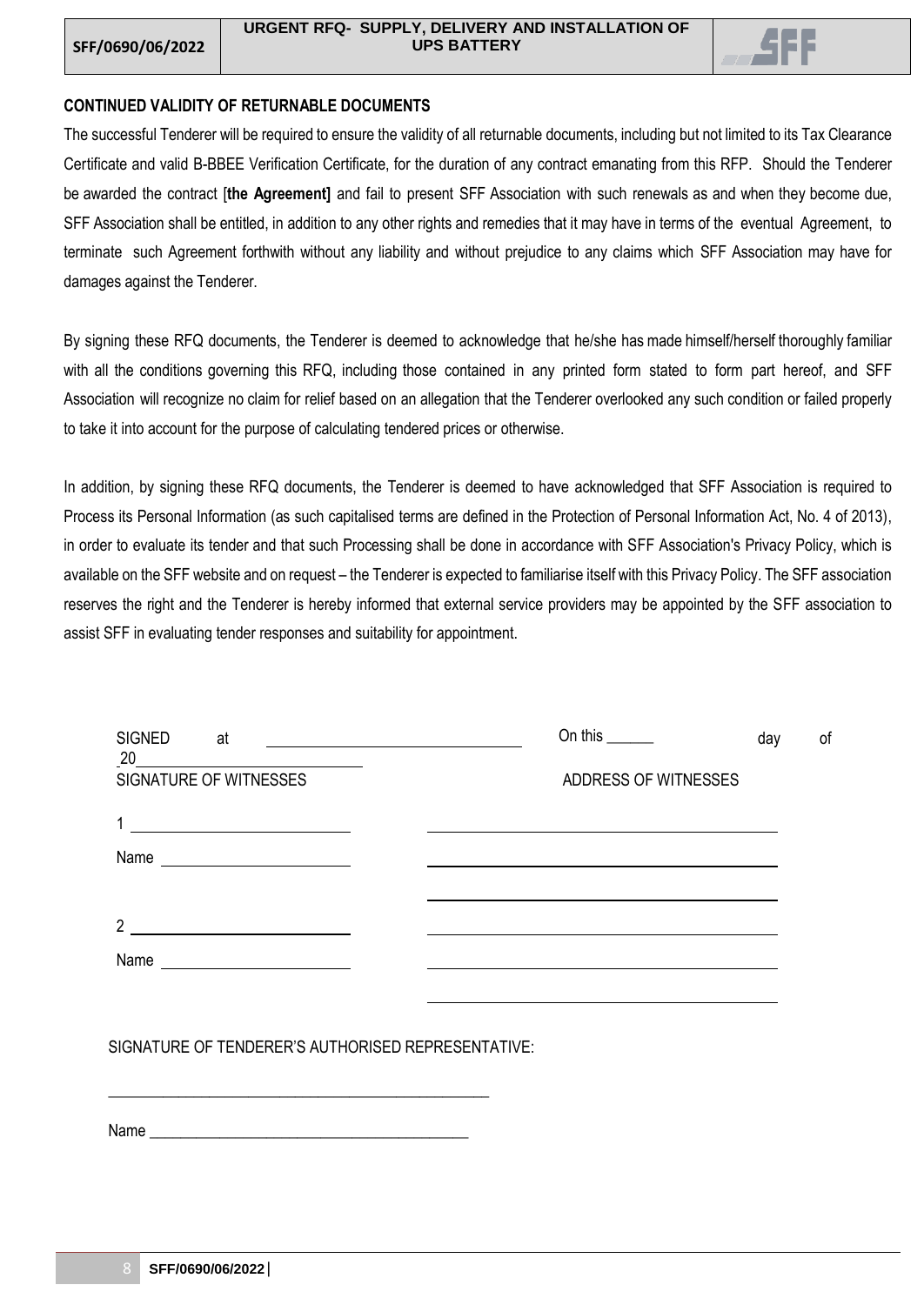

 $\overline{\phantom{a}}$ 

# **ANNEXTURE 1:**

# **SIGNING POWER – RESOLUTION OF BOARD OF DIRECTORS**

| NAME OF ENTITY: NAME OF ENTITY: |                                                                                  |                  |
|---------------------------------|----------------------------------------------------------------------------------|------------------|
|                                 | It was resolved at a meeting of the Board of Directors held on _________________ | that             |
| <b>FULL NAME(S)</b>             | <b>CAPACITY</b>                                                                  | <b>SIGNATURE</b> |
|                                 |                                                                                  |                  |
|                                 |                                                                                  |                  |
|                                 |                                                                                  |                  |
|                                 |                                                                                  |                  |
|                                 |                                                                                  |                  |

In his/her capacity as indicated above is/are hereby authorised to enter into, sign, execute and complete any documents relating to this Proposal and any subsequent Agreement for the provision of Services. A list of those person(s) authorised to negotiate on behalf of the abovementioned entity [if not the authorised signatories] is also submitted along with this

Proposal together with their contact details.

FULL NAME

SIGNATURE CHAIRMAN

FULL NAME

SIGNATURE SECRETARY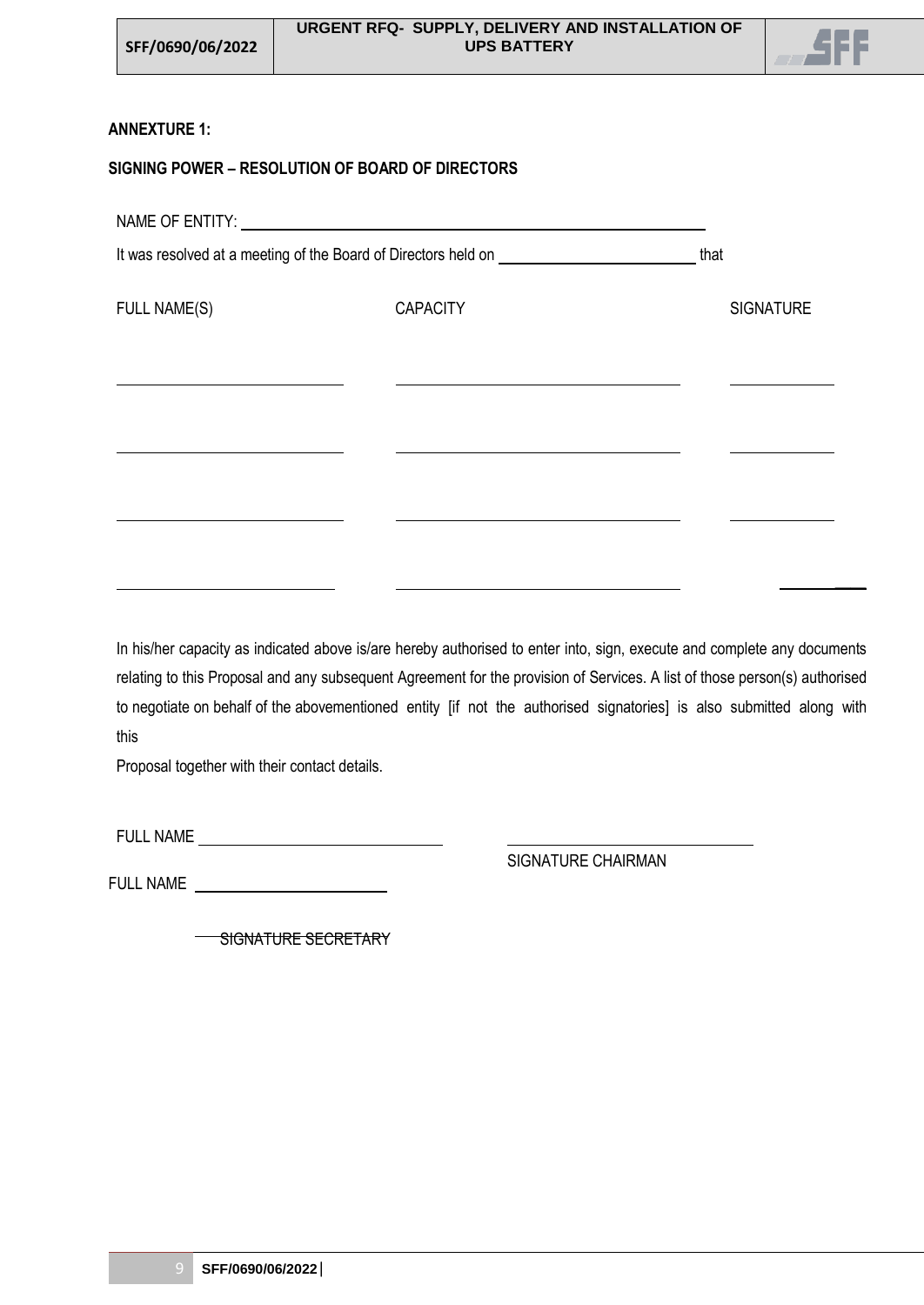

### **ANNEXTURE 2:**

### **1. DECLARATION OF INTEREST (SBD 4)**

Any legal person, including persons employed by the state<sup>1</sup>, SANSA Board members or persons having a kinship with persons employed by the state, including a blood relationship, may make an offer or offers in terms of this invitation to bid (includes a price quotation, advertised competitive bid, limited bid or proposal). In view of possible allegations of favouritism, should the resulting bid, or part thereof, be awarded to persons employed by the state, or to persons connected with or related to them, it is required that the bidder or his/her authorised representative declare his/her position in relation to the evaluating/adjudicating authority where-

- The bidder is employed by the state;
- SANSA Board member; and/or
- the legal person on whose behalf the bidding document is signed, has a relationship with persons/a person who are/is involved in the evaluation and or adjudication of the bid(s), or where it is known that such a relationship exists between the person or persons for or on whose behalf the declarant acts and persons who are involved with the evaluation and or adjudication of the

bid

<sup>1</sup>"State" means -

- (a) any national or provincial department, national or provincial public entity or constitutional institution within the meaning of the Public Finance Management Act, 1999 (Act No. 1 of 1999);
- (b) any municipality or municipal entity;
- (c) provincial legislature;
- (d) national Assembly or the national Council of provinces; or
- (e) Parliament

| Are you or any person connected with the bidder presently employed by the state?                               | YES / NO |
|----------------------------------------------------------------------------------------------------------------|----------|
| If so, furnish the following particulars:                                                                      |          |
| Name of person / director / trustee / shareholder/ member                                                      |          |
| Name of state institution at which you or the person connected to the bidder is employed                       |          |
|                                                                                                                |          |
|                                                                                                                |          |
| If you are presently employed by the state, did you obtain the appropriate authority to undertake remunerative | YES / NO |
| work outside employment in the public sector?                                                                  |          |
| If yes, did you attach proof of such authority to the bid document?                                            | YES / NO |
| (Note: Failure to submit proof of such authority, where applicable, may result in the disqualification of      |          |
| bid                                                                                                            |          |
|                                                                                                                |          |
|                                                                                                                |          |
| Did you or your spouse, or any of the company's directors / trustees / shareholders / members or their spouses | YES / NO |
| conduct business with the state in the previous twelve months?                                                 |          |
|                                                                                                                |          |
| Do you, or any person connected with the bidder, have any relationship (family, friend, other) with a person   | YES / NO |
| employed by the state and who may be involved with the evaluation and or adjudication of this bid?             |          |
|                                                                                                                |          |
| Are you, or any person connected with the bidder aware of any relationship (family, friend, other) between any | YES / NO |
| other bidder and any person employed by the state who may be involved with the evaluation and or               |          |
|                                                                                                                |          |
| adjudication of this bid?                                                                                      |          |
|                                                                                                                |          |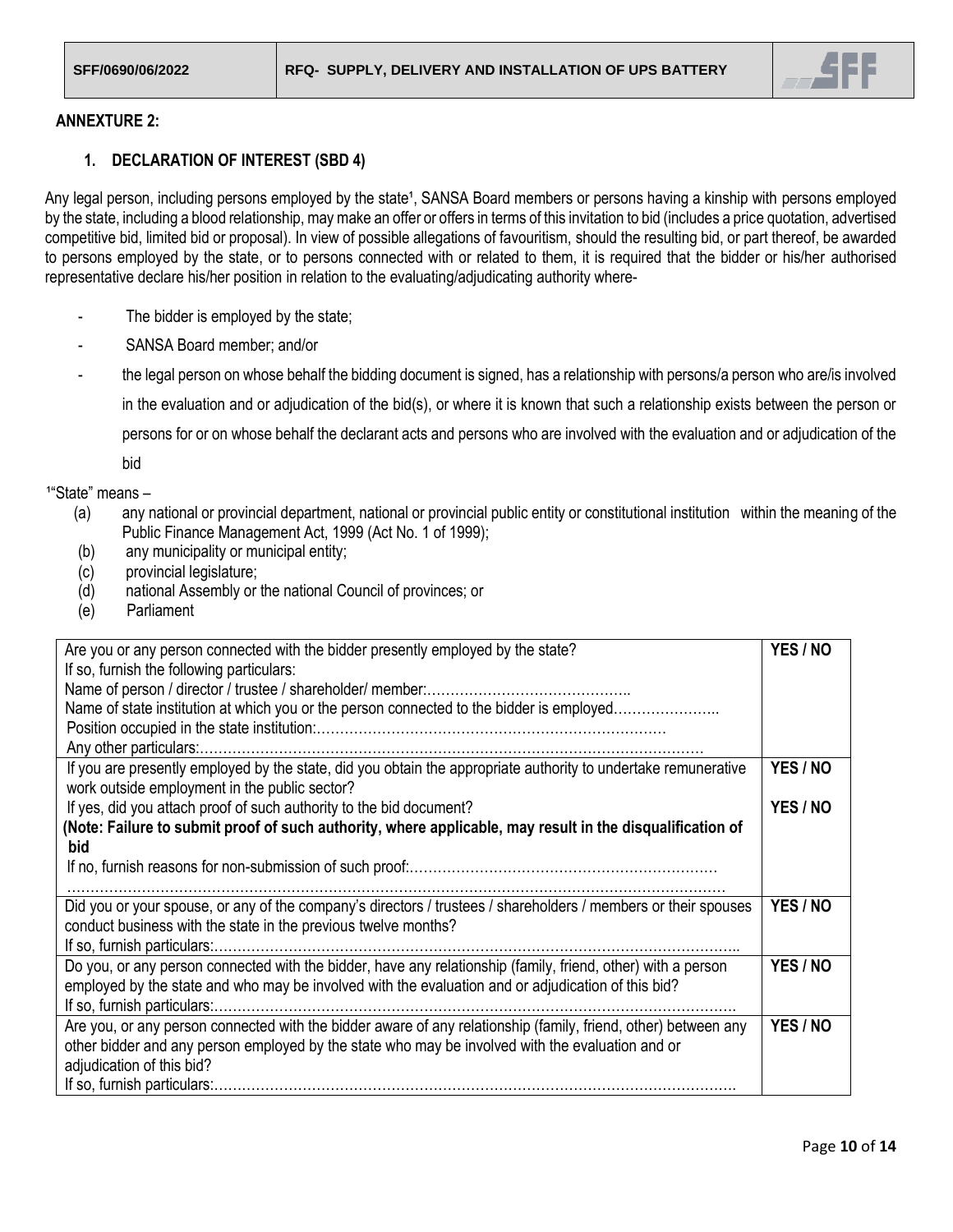

Do you or any of the directors / trustees / shareholders / members of the company have any interest in any other related companies whether or not they are bidding for this contract? If so, furnish particulars:…………………………………………………………………………………………………… **YES / NO**

# **ANNEXURE 3**

## **Declaration of Bidder's past supply chain management practices (SBD 8)**

- 1.1 This Standard Bidding Document must form part of all bids invited.
- 1.2 It serves as a declaration to be used by institutions in ensuring that when goods and services are being procured, all reasonable steps are taken to combat the abuse of the supply chain management system
- 1.3 The bid of any bidder may be disregarded if that bidder, or any of its directors have-
	- 2.3.1 Abused the institution's supply chain management system
	- 2.3.2 Committed fraud or any other improper conduct in relation to such system; or
	- 2.3.3 Failed to perform on any previous contract.

### **2.4 In order to give effect to the above, the following questionnaire must be completed and submitted with the bid.**

| Item    | Question                                                                                                                                                                                                                                          | <b>Yes</b> | No |
|---------|---------------------------------------------------------------------------------------------------------------------------------------------------------------------------------------------------------------------------------------------------|------------|----|
| 2.4.1   | Is the bidder or any of its directors listed on the National Treasury's database as                                                                                                                                                               | Yes        | No |
|         | companies or persons prohibited from doing business with the public sector?                                                                                                                                                                       |            |    |
|         | (Companies or persons who are listed on this database were informed in<br>writing of this restriction by the National Treasury after the audi alteram                                                                                             |            |    |
|         | partem rule was applied).                                                                                                                                                                                                                         |            |    |
|         |                                                                                                                                                                                                                                                   |            |    |
| 2.4.1.1 | If so, furnish particulars:                                                                                                                                                                                                                       |            |    |
| 2.4.2   | Is the bidder or any of its directors listed on the Register for Tender Defaulters in                                                                                                                                                             | Yes        | No |
|         | terms of section 29 of the Prevention and Combating of Corrupt Activities Act (No<br>12 of 2004)?                                                                                                                                                 |            |    |
|         | To access this Register enter the National Treasury's website,<br>www.treasury.gov.za, click on the icon "Register for Tender Defaulters" or<br>submit your written request for a hard copy of the Register to facsimile<br>number (012) 3265445. |            |    |
| 2.4.2.1 | If so, furnish particulars:                                                                                                                                                                                                                       |            |    |
|         |                                                                                                                                                                                                                                                   |            |    |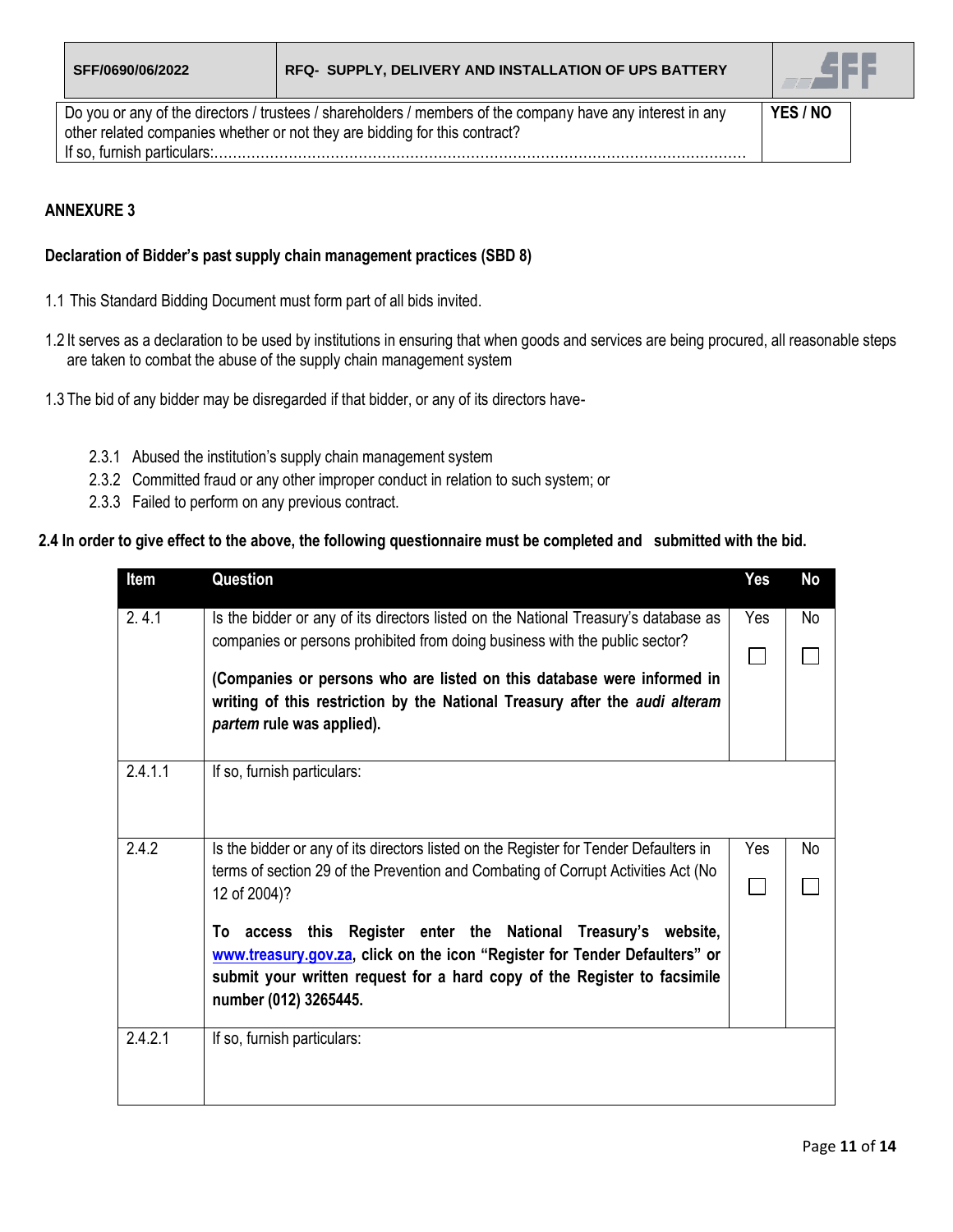| SFF/0690/06/2022 | RFQ- SUPPLY, DELIVERY AND INSTALLATION OF UPS BATTERY                                                 |     |     |
|------------------|-------------------------------------------------------------------------------------------------------|-----|-----|
| 2.4.3            | Was the bidder or any of its directors convicted by a court of law (including a                       | Yes | No  |
|                  | court outside of the Republic of South Africa) for fraud or corruption during the<br>past five years? |     |     |
| 2.4.3.1          | If so, furnish particulars:                                                                           |     |     |
| 2.4.4            | Was any contract between the bidder and any organ of state terminated during                          | Yes | No. |
|                  | the past five years on account of failure to perform on or comply with the<br>contract?               |     |     |
| 2.4.4.1          | If so, furnish particulars:                                                                           |     |     |
|                  |                                                                                                       |     |     |

# **ANNEXURE 4**

# **Certificate of Independent Bid Determination (SBD 9)**

- 3.1. This Standard Bidding Document (SBD) must form part of all bids<sup>1</sup> invited.
- 3.2Section 4 (1) (b) (iii) of the Competition Act No. 89 of 1998, as amended, prohibits an agreement between, or concerted practice by, firms, or a decision by an association of firms, if it is between parties in a horizontal relationship and if it involves collusive bidding (or bid rigging).² Collusive bidding is a *pe se* prohibition meaning that it cannot be justified under any grounds.
- 3.3Treasury Regulation 16A9 prescribes that accounting officers and accounting authorities must take all reasonable steps to prevent abuse of the supply chain management system and authorizes accounting officers and accounting authorities to:
	- a. disregard the bid of any bidder if that bidder, or any of its directors have abused the institution's supply chain management system and or committed fraud or any other improper conduct in relation to such system.
	- b. cancel a contract awarded to a supplier of goods and services if the supplier committed any corrupt or fraudulent act during the bidding process or the execution of that contract.
- 3.4 This SBD serves as a certificate of declaration that would be used by institutions to ensure that, when bids are considered, reasonable steps are taken to prevent any form of bid-rigging.
- 3.5 In order to give effect to the above, the attached Certificate of Bid Determination (SBD 9) must be completed and submitted with the bid:
	- **¹ Includes price quotations, advertised competitive bids, limited bids and proposals.**

**² Bid rigging (or collusive bidding) occurs when businesses, that would otherwise be expected to compete, secretly conspire to raise prices or lower the quality of goods and / or services for purchasers who wish to acquire goods and / or services through a bidding process. Bid rigging is, therefore, an agreement between competitors not to compete.**

**Certificate of Independent Bid Determination**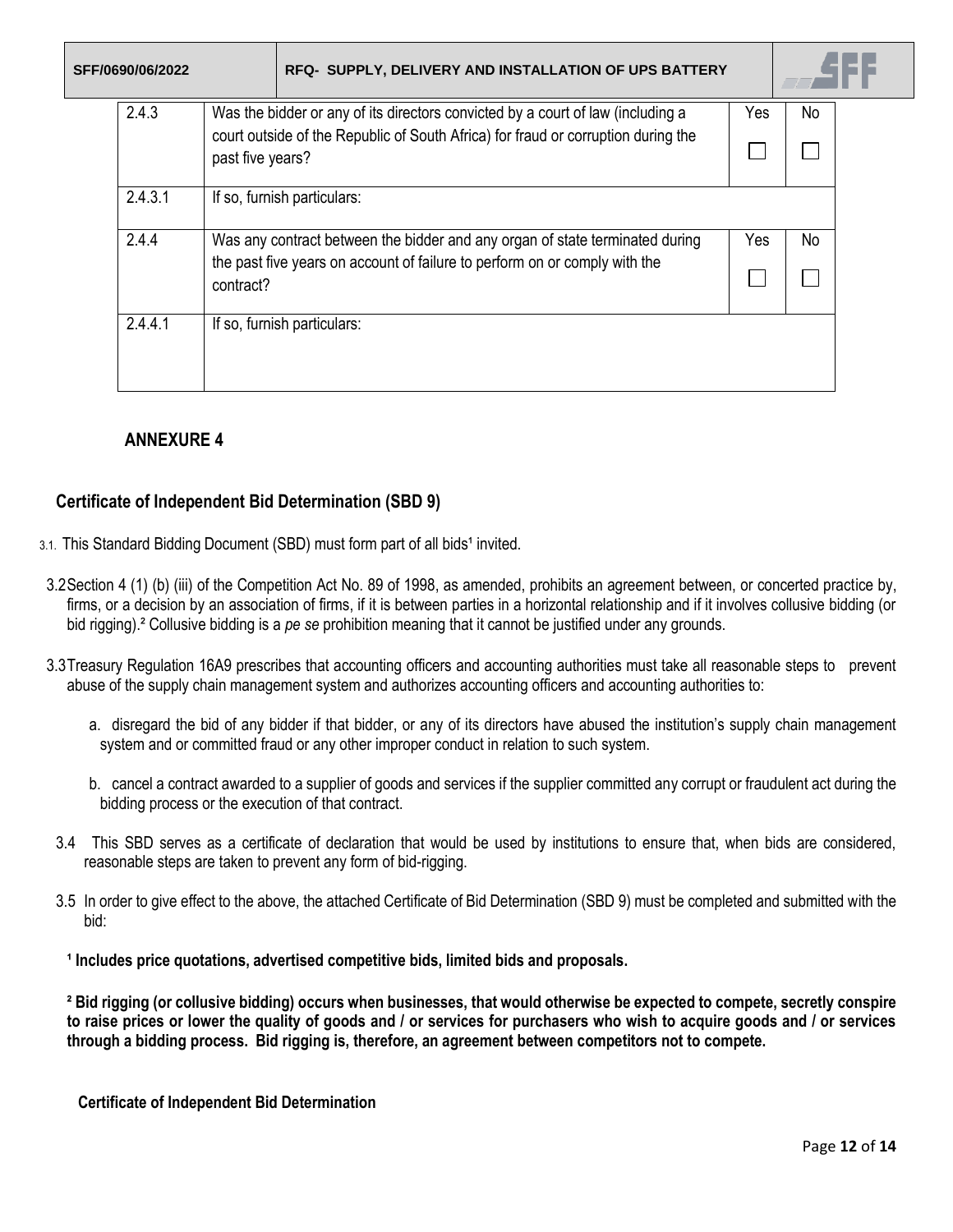

I, the undersigned, in submitting the accompanying bid:

### (Bid Number and Description)

in response to the invitation for the bid made by:

(Name of Institution)

do hereby make the following statements that I certify to be true and complete in every respect: I certify, on behalf of:\_\_\_\_\_\_\_\_\_\_\_\_\_\_\_\_\_\_\_\_\_\_\_\_\_\_\_\_\_\_\_\_\_\_\_\_\_\_\_\_\_\_\_\_\_\_\_\_\_\_\_\_\_\_\_that:

\_\_\_\_\_\_\_\_\_\_\_\_\_\_\_\_\_\_\_\_\_\_\_\_\_\_\_\_\_\_\_\_\_\_\_\_\_\_\_\_\_\_\_\_\_\_\_\_\_\_\_\_\_\_\_\_\_\_\_\_\_\_\_\_\_\_\_\_\_\_

 $\mathcal{L} = \{ \mathcal{L} = \{ \mathcal{L} = \{ \mathcal{L} = \mathcal{L} \} \mid \mathcal{L} = \{ \mathcal{L} = \{ \mathcal{L} = \mathcal{L} \} \mid \mathcal{L} = \{ \mathcal{L} = \{ \mathcal{L} = \mathcal{L} \} \mid \mathcal{L} = \{ \mathcal{L} = \{ \mathcal{L} = \mathcal{L} \} \mid \mathcal{L} = \{ \mathcal{L} = \{ \mathcal{L} = \mathcal{L} \} \mid \mathcal{L} = \{ \mathcal{L} = \{ \mathcal{L} = \mathcal{L} \} \mid \$ 

(Name of Bidder)

- A. I have read and I understand the contents of this Certificate;
- B. I understand that the accompanying bid will be disqualified if this Certificate is found not to be true and complete in every respect;
- C. I am authorized by the bidder to sign this Certificate, and to submit the accompanying bid, on behalf of the bidder;
- D. Each person whose signature appears on the accompanying bid has been authorized by the bidder to determine the terms of, and to sign the bid, on behalf of the bidder;
- E. For the purposes of this Certificate and the accompanying bid, I understand that the word "competitor" shall include any individual or organization, other than the bidder, whether or not affiliated with the bidder, who:
- (a) Has been requested to submit a bid in response to this bid invitation;
- (b) Could potentially submit a bid in response to this bid invitation, based on their qualifications, abilities or experience; and
- (c) Provides the same goods and services as the bidder and/or is in the same line of business as the bidder
- F. The bidder has arrived at the accompanying bid independently from, and without consultation, communication, agreement or arrangement with any competitor. However communication between partners in a joint venture or consortium<sup>3</sup> will not be construed as collusive bidding.
- G. In particular, without limiting the generality of paragraphs 6 above, there has been no consultation, communication, agreement or arrangement with any competitor regarding:
	- (i) prices;
	- (ii) geographical area where product or service will be rendered (market allocation)
	- (iii) methods, factors or formulas used to calculate prices;
	- (iv) the intention or decision to submit or not to submit, a bid;
	- (v) the submission of a bid which does not meet the specifications and conditions of the bid; or